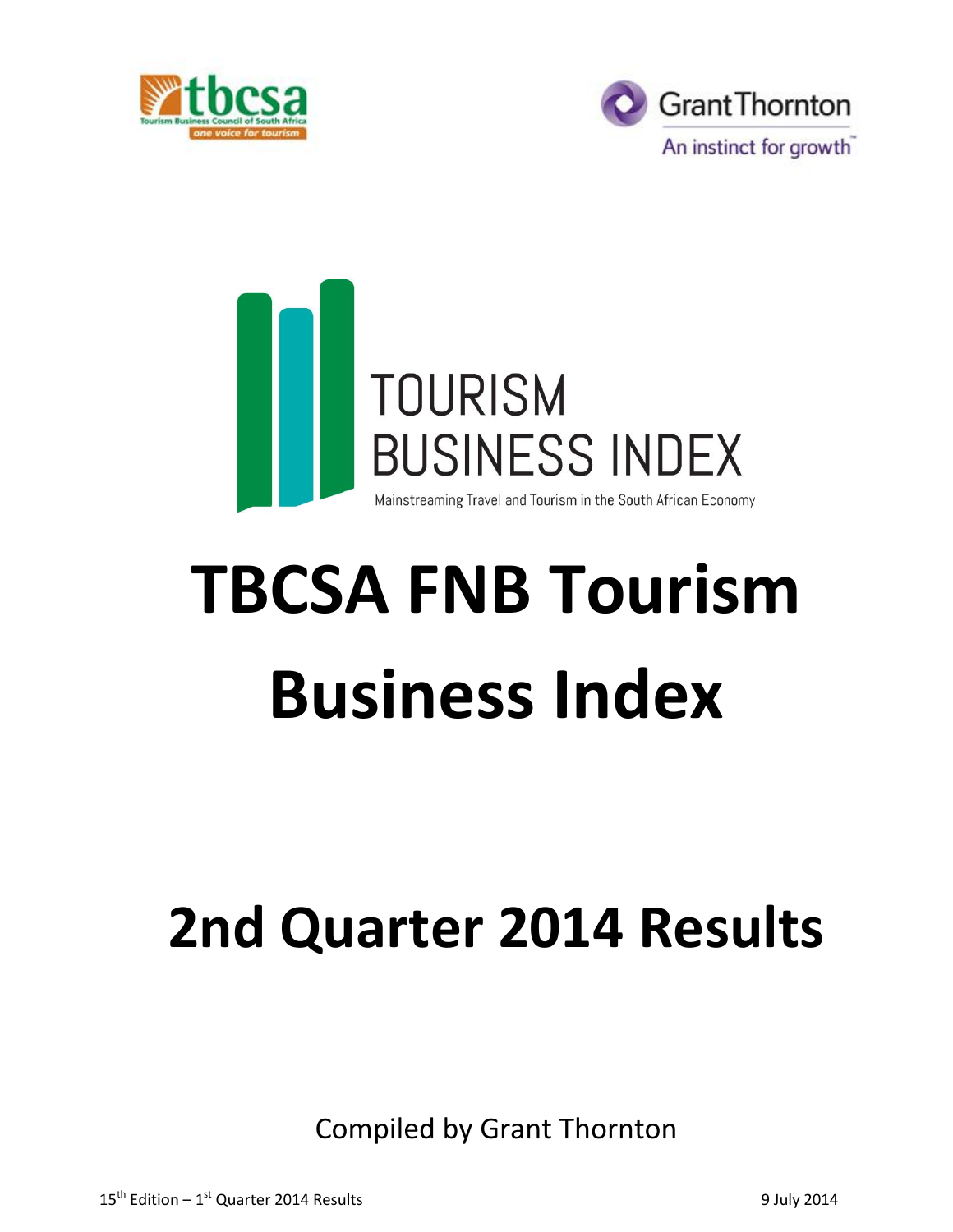# **TBCSA FNB Tourism Business Index**

#### **Introduction**

The Tourism Business Index ("**TBI**") is an initiative of the Tourism Business Council of South Africa and is compiled by Grant Thornton.

The TBI provides an indication of the current and likely future performance of the various businesses operating within the Tourism Sector in South Africa. It profiles the industry and positions it as an important component of the South African economy.

The index is produced quarterly. The information for the TBI is collected through an online survey of tourism businesses completed after the end of the quarter.

The first official edition of the TBI was released on the 18<sup>th</sup> of January 2011.

The overall tourism index includes accommodation operators and responses from tour operators, coach operators, vehicle rental companies, airlines, travel agents, retail outlets, forex traders, conference venues and attractions. Two sub-indices are produced; "Accommodation" and "Other Tourism Businesses"

#### **What is a Business Index?**

The purpose of the TBI is to provide individual tourism businesses with regular, up-to-date information on the performance of tourism businesses, including the outlook for performance over the next three months. It therefore tracks actual recent business performance in the sector and is an indicator of prospects for short-term future performance.

It is a business index that focuses on the performance and profitability of businesses operating in the sector, as oppose to a sector performance index. While in many instances the subtle distinction between the two approaches would not manifest in different results, in certain circumstances, they may be different. For example, if there is significant over-capacity in the industry, business performance can be weak, while the industry could be experiencing strong growth and making an increasing contribution to GDP. As the TBI tracks and forecasts tourism business performance, it is not separated into domestic and foreign tourism. Many tourism businesses host or handle both inbound and domestic tourists and therefore demand and characteristics in both major markets are inextricably linked to business performance.

The information is designed to help individual businesses and policy and strategy makers, understand the current tourism operating environment and plan for the likely future tourism industry environment.

Note: The first two surveys in 2010 were pilot surveys which did not follow exact quarters. They each covered 3 months from May to July 2010, then August to October 2010, while the last survey of 2010 covered the last quarter, i.e. October to December. October was therefore included in two indices. From the first official edition in 2011 onwards, only regular quarters are covered.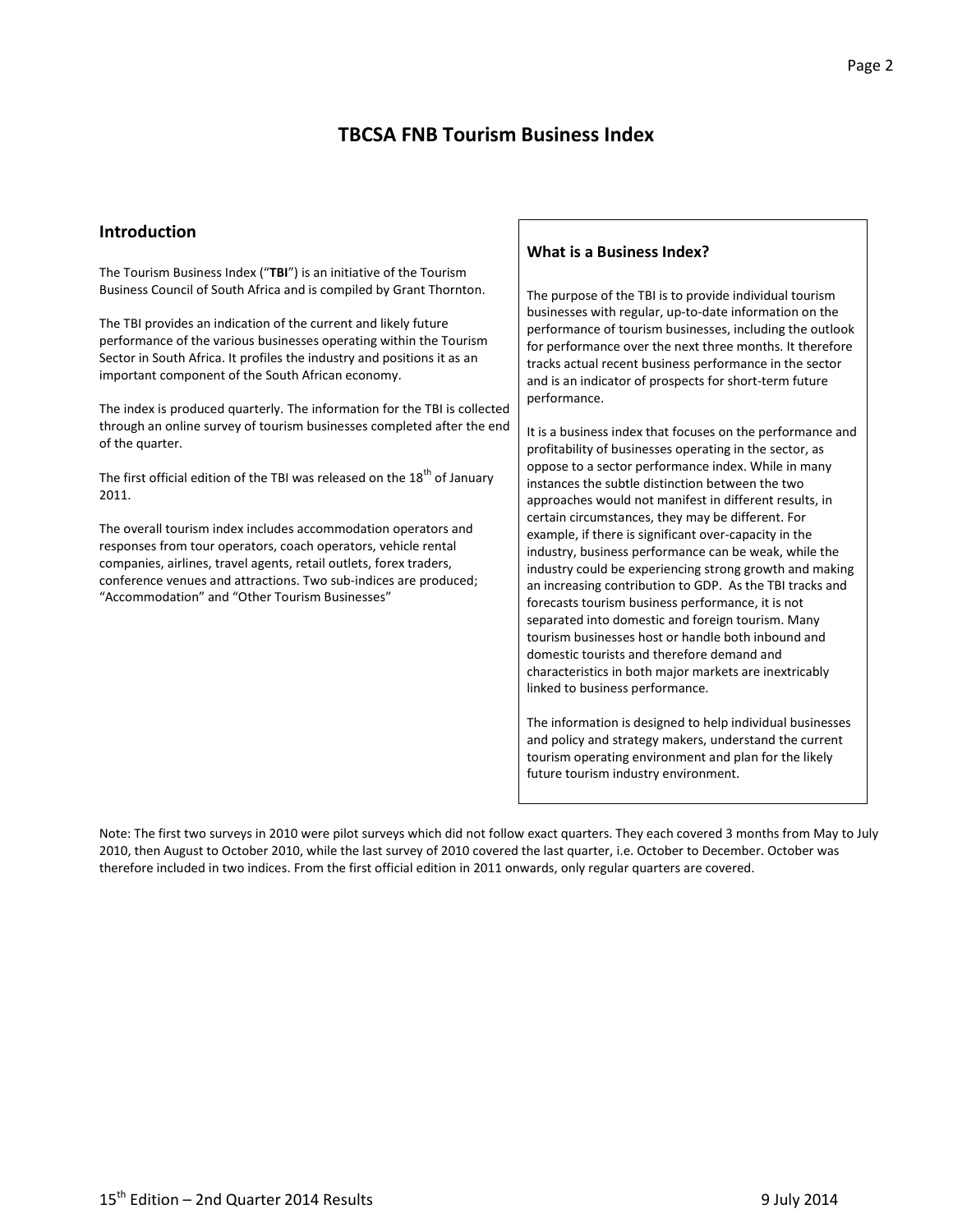#### The Tourism Industry's Actual Past and Expected Future Performance Indices 120.0 115.0 **Actual Past** 110.0 Performance 105.0 **Expected Future** 100.0 Performance 95.0 90.0 85.0 80.0 75.0 70.0 65.0 60.0 May-Aug-Oct QRT4 QRT1 ORT2 QRT3 QRT4 QRT1 ORT2 QRT3 QRT4 QRT1 ORT2 QRT3 QRT4 QRT1 ORT2 QRT3 2010 2012 2013 2014 2011

## **The Tourism Business Index**

- Compared to Q1 2014 a downward trend is evident with overall performance recorded at 112,4 in Q1 now dropped to a slightly below normal performance of 94,7 in Q2 2014.
- The weaker performance in Q2 2014 is largely due to the poor performance experienced by the Other Tourism Businesses achieving a 86,2. Travel Agents and Conference Centres recorded significantly worse than normal performance.
- On the other hand, the Accommodation Sector performed slightly better than normal in Q2 2014 achieving a 105,8 but still down from the 116.1 in Q1 .
- Despite the weaker performance experienced in Q2 2014, the industry continues to be confident predicting a performance of 98,9 (i.e. almost normal levels) for next quarter. The Accommodation Sector anticipate a slightly above normal performance at 102,4 and Other Tourism Businesses expect a somewhat lower than normal performance of 96,3.

# **What is Normal?**

The reported changes or expected changes in demand and profitability are expressed relative to the expected normal levels of business for the relevant period. Normal is defined as "the level of acceptable business performance in line with the realistic long term average performance you would hope to achieve, or the long term average historical performance experienced, during this quarter, i.e. taking seasonal variances into account".

Normal is then calibrated to an index of 100. When the index shows Performance or Prospects at higher than 100, this indicates better than normal performance while, below 100 indicates worse than normal performance.

If all business surveyed indicate a significantly better than normal performance across all dimensions covered, the index could register a maximum high of 200, while significantly poor performance for all businesses would result in an index of 0.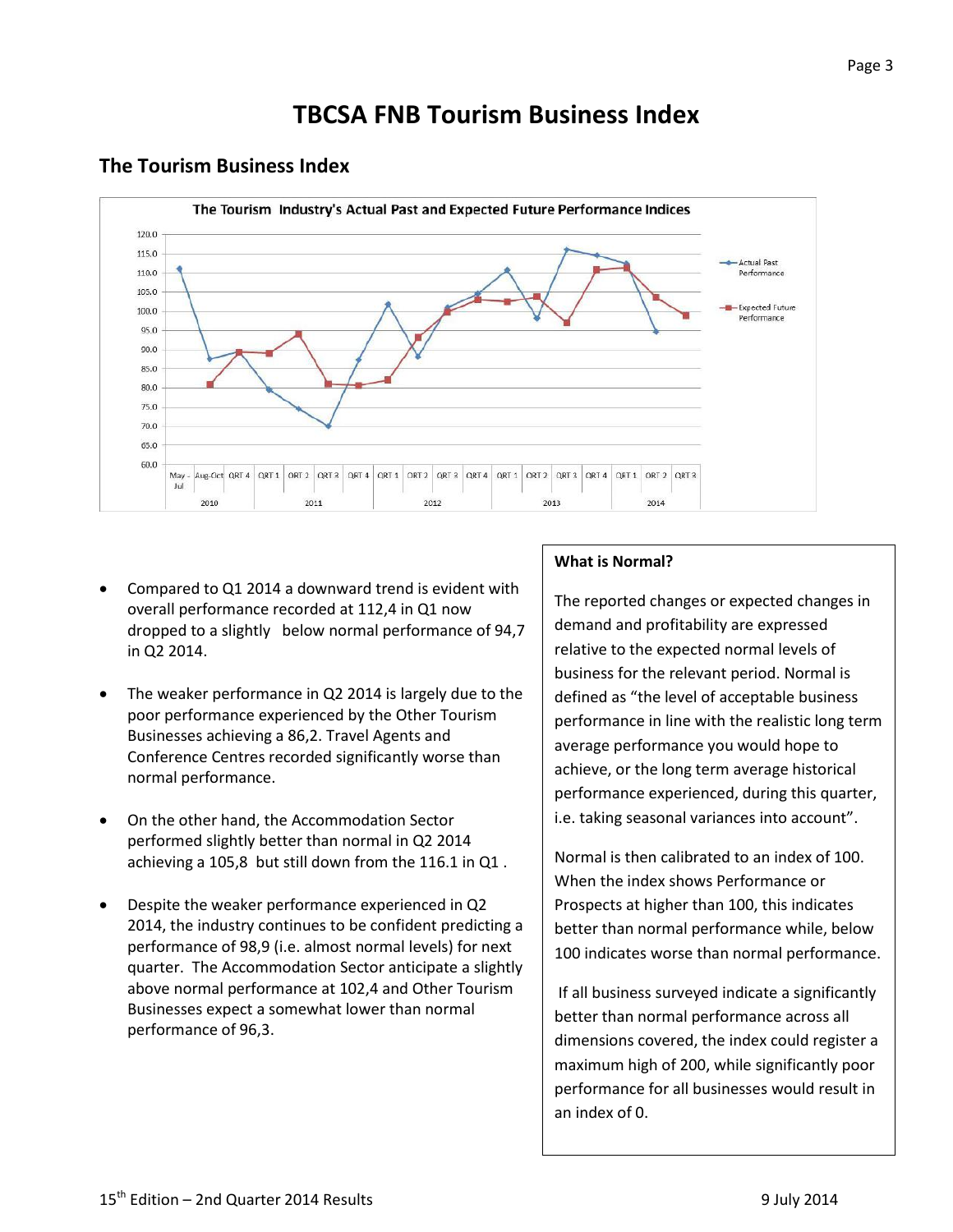#### **Accommodation Index**



#### **Other Tourism Business Sub Index**

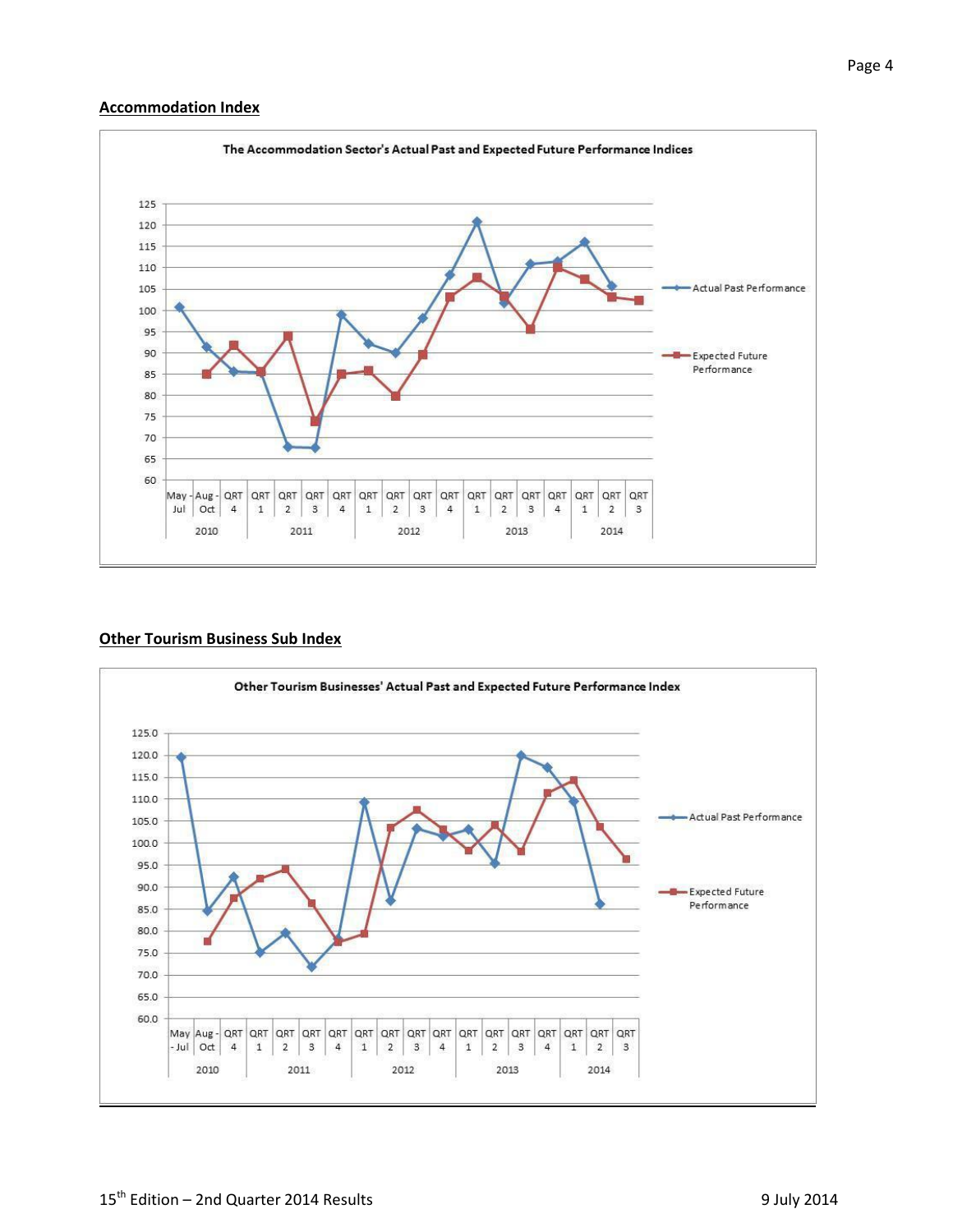#### **TBI Summary**

|      |                         | <b>Overall</b> |                 | Accommodation |                 | <b>Other</b>  |                 |  |
|------|-------------------------|----------------|-----------------|---------------|-----------------|---------------|-----------------|--|
|      |                         | <b>Actual</b>  | <b>Forecast</b> | <b>Actual</b> | <b>Forecast</b> | <b>Actual</b> | <b>Forecast</b> |  |
|      | 1 <sup>st</sup> Quarter | 79.6           | 89.1            | 85.3          | 85.5            | 75.1          | 91.9            |  |
| 2011 | 2 <sup>nd</sup> Quarter | 74.5           | 94.1            | 67.8          | 94.0            | 79.6          | 94.1            |  |
|      | 3rd Quarter             | 70.0           | 81.0            | 67.7          | 73.9            | 71.8          | 86.4            |  |
|      | 4 <sup>th</sup> Quarter | 87.3           | 80.7            | 98.9          | 84.9            | 78.3          | 77.4            |  |
|      | 1 <sup>st</sup> Quarter | 101.9          | 82.2            | 92.2          | 85.8            | 109.3         | 79.4            |  |
| 2012 | 2 <sup>nd</sup> Quarter | 88.2           | 93.2            | 89.9          | 79.8            | 86.9          | 103.5           |  |
|      | $3rd$ Quarter           | 101.0          | 99.8            | 98.1          | 89.6            | 103.3         | 107.6           |  |
|      | $4th$ Quarter           | 104.6          | 103.1           | 108.4         | 103.1           | 101.6         | 103.2           |  |
|      | 1 <sup>st</sup> Quarter | 110.8          | 102.5           | 120.9         | 107.8           | 103.1         | 98.4            |  |
|      | $2nd$ Quarter           | 98.2           | 103.8           | 101.7         | 103.4           | 95.4          | 104.2           |  |
| 2013 | 3rd Quarter             | 116.1          | 97.0            | 110.8         | 95.5            | 120.0         | 98.1            |  |
|      | 4 <sup>th</sup> Quarter | 114.6          | 110.8           | 111.4         | 110.0           | 117.2         | 111.4           |  |
| 2014 | 1 <sup>st</sup> Quarter | 112.4          | 111.3           | 116.1         | 107.3           | 109.6         | 114.4           |  |
|      | 2 <sup>nd</sup> Quarter | 94.7           | 103.6           | 105.8         | 103.2           | 86.2          | 103.8           |  |
|      | 3rd Quarter             |                | 98.9            |               | 102.4           |               | 96.3            |  |

# **Balance Statistics**

When taking into consideration business performance next year, on balance both the Accommodation Sector and Other Tourism Businesses have a positive outlook with +5,1% and +20% respectively.

The Accommodation Sector records another positive balance with the majority of respondents expecting normal business performance (72,7%) – this is the second consecutive longer tem positive outlook compared to the predominately negative outlook over the previous three years. Other Tourism Businesses have a variety of opinions with the majority expecting either better (39,4%) or normal (36,0%) performance but a significant proportion expecting worse (22,0%) performance next year.

#### **Next Year**

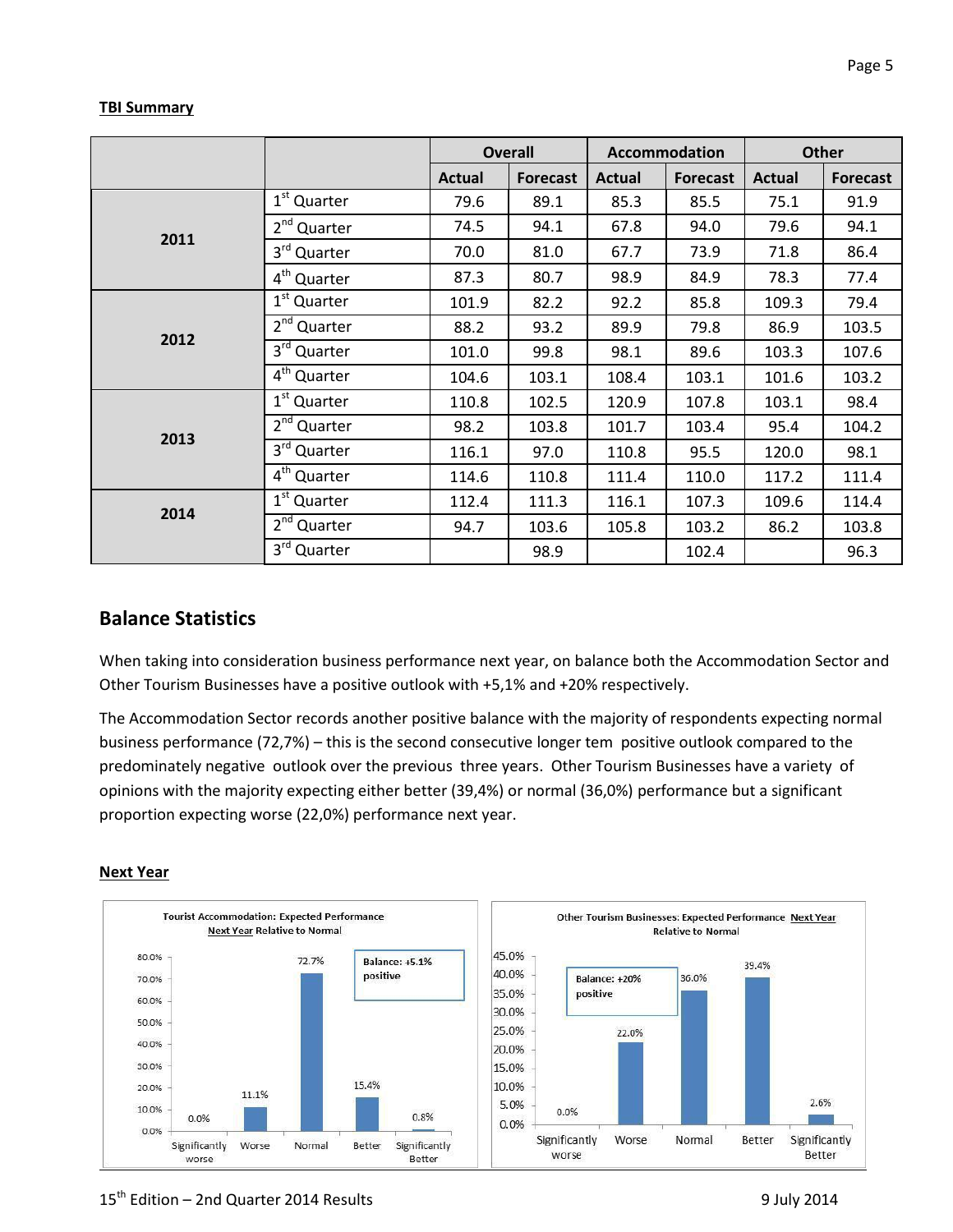|      |                            | <b>Accommodation Sector</b> | <b>Other Sector</b> |  |
|------|----------------------------|-----------------------------|---------------------|--|
|      | $1st$ Quarter              | $-27.7%$                    | $+13%$              |  |
| 2011 | 2 <sup>nd</sup><br>Quarter | $-40.2%$                    | $-5.4%$             |  |
|      | 3 <sup>rd</sup><br>Quarter | $-70.3%$                    | $-3.2%$             |  |
|      | $4^{\text{th}}$<br>Quarter | $-53.0%$                    | $-16.9%$            |  |
|      | $1st$ Quarter              | $-24.5%$                    | $+17.2%$            |  |
|      | $2nd$ Quarter              | $-11.7%$                    | $+15.3%$            |  |
| 2012 | $3rd$ Quarter              | $-3.8%$                     | $+10.5%$            |  |
|      | 4 <sup>th</sup> Quarter    | $-0.6%$                     | +37.6%              |  |
|      | $1st$ Quarter              | $+13.1%$                    | $+29.7%$            |  |
| 2013 | 2 <sup>nd</sup> Quarter    | $-12.7%$                    | $+15.2%$            |  |
|      | $3rd$ Quarter              | $-13.6%$                    | $+34.5%$            |  |
|      | 4 <sup>th</sup> Quarter    | $-22.4%$                    | $+28.4%$            |  |
|      | $1st$ Quarter              | $+34.2%$                    | $+47.3%$            |  |
| 2014 | $2^{nd}$<br>Quarter        | $+5.1%$                     | $+20%$              |  |

#### **Summary of the Next Year Balance Statistic Historical Results**

When looking at employment levels, the expectation for next quarter is that employment will largely stay the same / remain unchanged with 86,9% (Accommodation Sector) and 69,3% (Other Tourism Businesses) indicating this.

The Accommodation Sector after a considerably negative outlook for last quarter at -49,7% on balance show a slight increase in employment levels next quarter at +2,8% .The Other Tourism Businesses' outlook for employment continues to be positive with +8,6% on balance in spite of the anticipated lower than normal business performance index of 96,3.



#### **Employment Levels**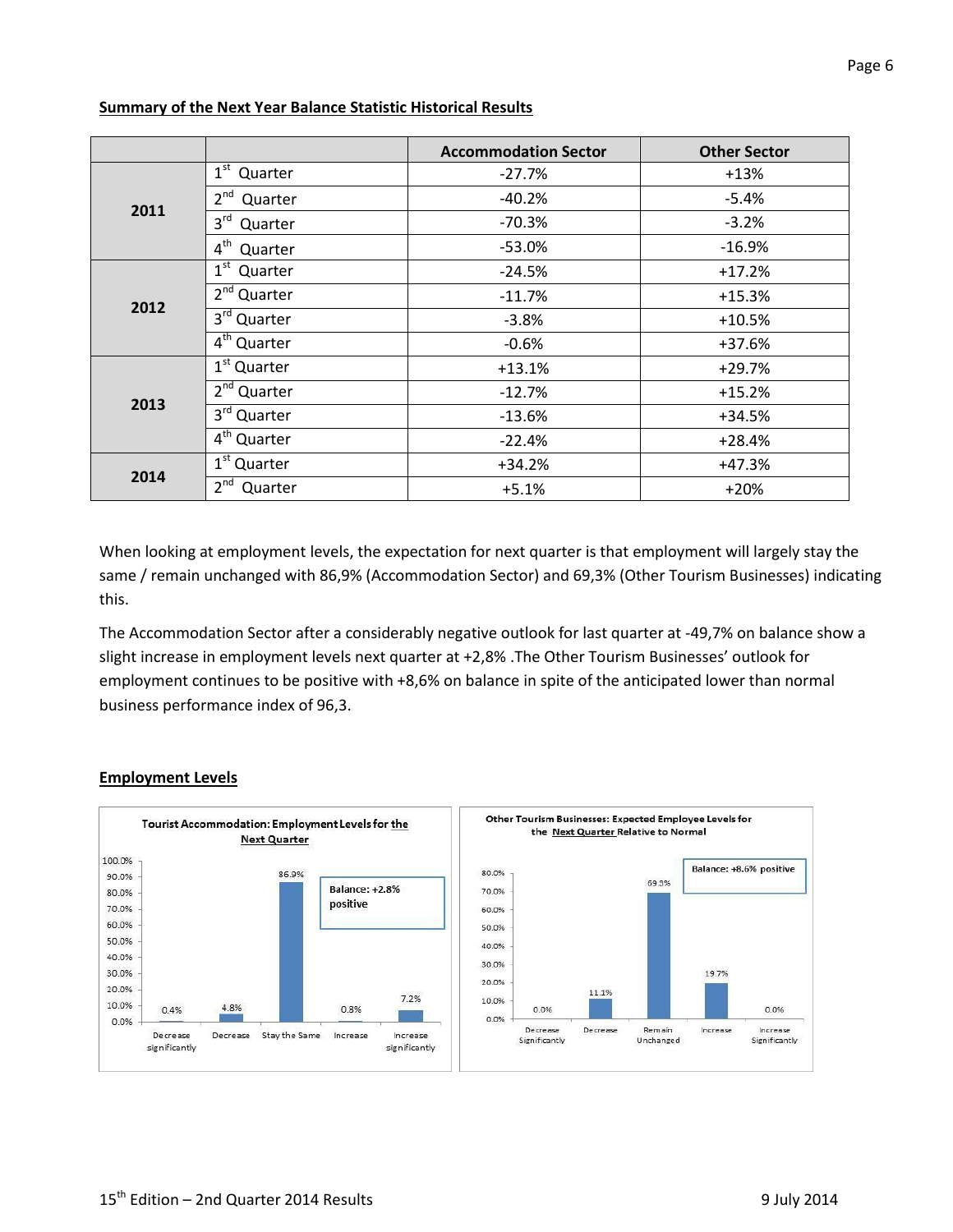|      |                            | <b>Accommodation Sector</b> | <b>Other Sector</b> |  |
|------|----------------------------|-----------------------------|---------------------|--|
|      | $1st$ Quarter              | $-23.7%$                    | $-28.9%$            |  |
| 2011 | $2nd$ Quarter              | $-25.3%$                    | $-12.3%$            |  |
|      | 3rd Quarter                | $-17.4%$                    | $+1.8%$             |  |
|      | $4^{\text{th}}$<br>Quarter | $-15.4%$                    | $+1.6%$             |  |
|      | $1st$ Quarter              | $-17.3%$                    | $-3.0%$             |  |
|      | 2 <sup>nd</sup> Quarter    | $-3.9%$                     | $+7.4%$             |  |
| 2012 | 3rd Quarter                | $+6.4%$                     | $-0.6%$             |  |
|      | $4th$ Quarter              | $+5.3%$                     | $-8.3%$             |  |
|      | 1 <sup>st</sup> Quarter    | $+0.9%$                     | $+12.5%$            |  |
|      | 2 <sup>nd</sup> Quarter    | $-0.2%$                     | 0.0%                |  |
| 2013 | 3rd Quarter                | $+8.7%$                     | $+10.9%$            |  |
|      | $4th$ Quarter              | $-19.4%$                    | $+8.8%$             |  |
|      | $1st$ Quarter              | -49.7%                      | $+12.1%$            |  |
| 2014 | 2 <sup>nd</sup><br>Quarter | $+2.8%$                     | $+8.6%$             |  |

#### **Summary of the Employment Balance Statistic Historical Results**

With regard to the outlook for next quarter, capacity expansion continues the positive trend for both the Accommodation Sector and Other Tourism Businesses with a +7,1% and +17,7% on balance respectively. Other Tourism Businesses record a significant positive percentage with 23,2% of respondents indicating an expected increase in their capacity next quarter.

#### **Capacity Growth Expectations**



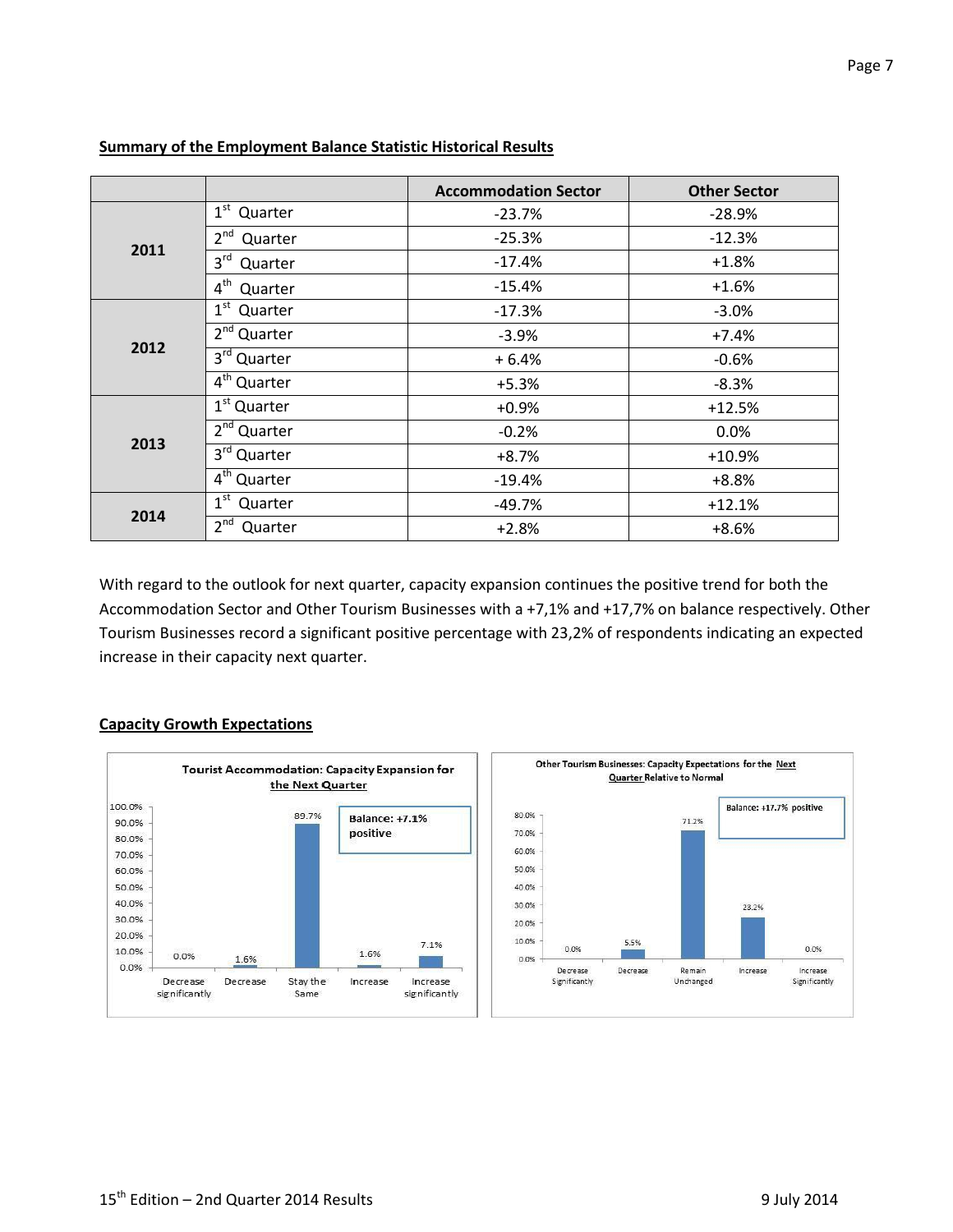|      |                                    | <b>Accommodation Sector</b> | <b>Other Sector</b> |  |
|------|------------------------------------|-----------------------------|---------------------|--|
|      | $1st$ Quarter                      | $+14.3%$                    | $-11.1%$            |  |
|      | 2 <sup>nd</sup><br>Quarter         | $+12.6%$                    | $+9.3%$             |  |
| 2011 | 3 <sup>rd</sup><br>Quarter         | $+9.6%$                     | $+24.8%$            |  |
|      | 4 <sup>th</sup><br>Quarter         | $-3.3%$                     | $+21.0%$            |  |
|      | $1st$ Quarter                      | $+7.4%$                     | $+20.7%$            |  |
|      | $2nd$ Quarter                      | $+25.6%$                    | $+7.2%$             |  |
| 2012 | 3rd Quarter                        | $+22.5%$                    | $+30.3%$            |  |
|      | 4 <sup>th</sup> Quarter            | $+11.1%$                    | $+26.1%$            |  |
|      | 1 <sup>st</sup> Quarter            | $+2.0%$                     | $+15.5%$            |  |
|      | 2 <sup>nd</sup> Quarter            | $-15.6%$                    | $+22.4%$            |  |
| 2013 | 3rd Quarter                        | $+14.1%$                    | $+27.4%$            |  |
|      | $\overline{4}^{\text{th}}$ Quarter | $+5.4%$                     | $+40.7%$            |  |
|      | $1st$ Quarter                      | +37.5%                      | $+22.1%$            |  |
| 2014 | 2 <sup>nd</sup><br>Quarter         | $+7.1%$                     | $+17.7%$            |  |

## **Summary of the Capacity Growth Balance Statistic Historical Results**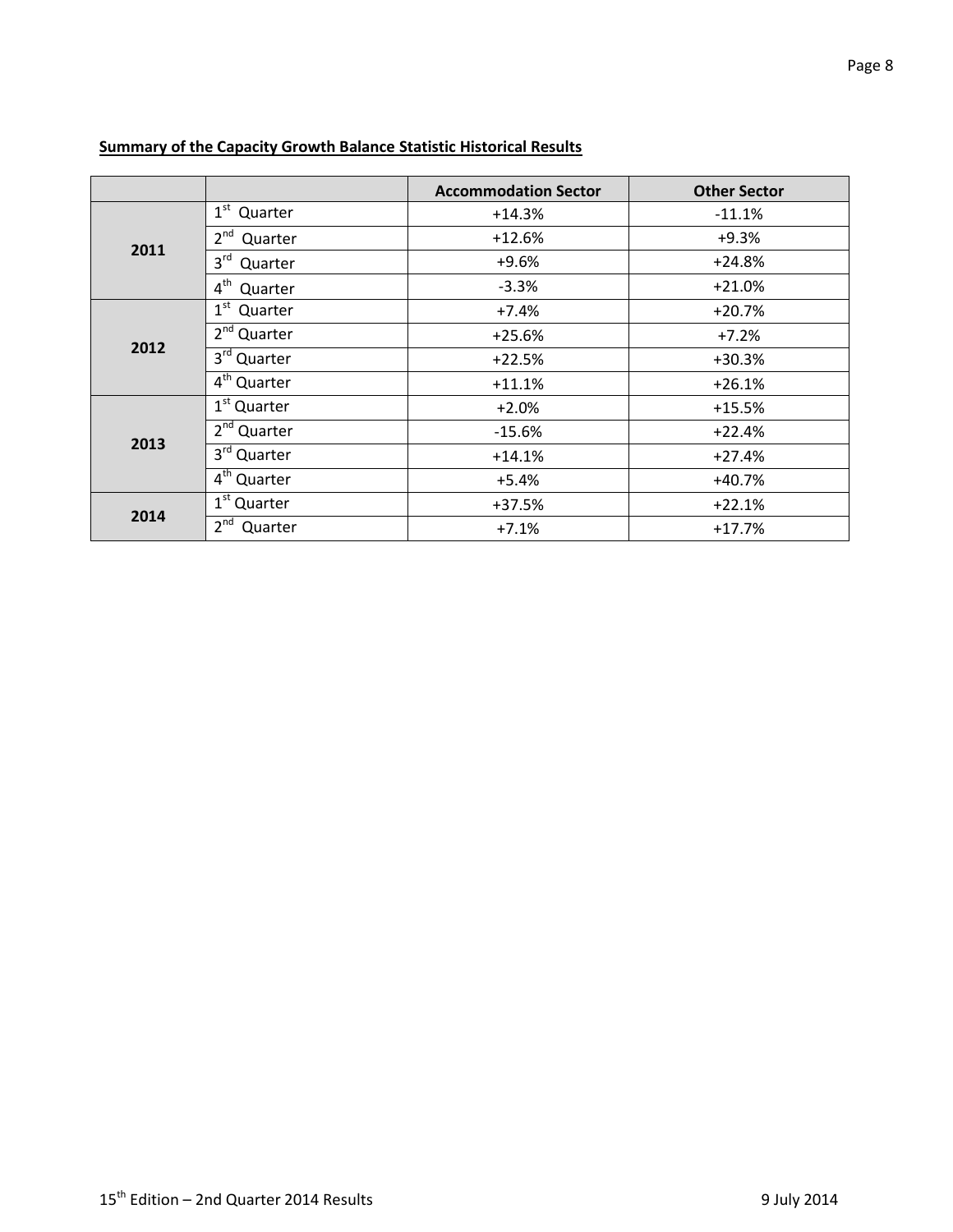# **Factors Affecting Business Conditions**

With regard to the performance of the Tourism Industry, the TBI considers both positive and negative factors which possibly have an impact on the performance of the industry.

#### **Negative Factors – Last Quarter**

- Cost of inputs (44%) continues to be the most cited negative contributing factor towards business performance for the Accommodation Sector - the 8<sup>th</sup> consecutive time. Likewise, insufficient domestic and overseas leisure demand feature for this quarter with 44% and 42% respectively.
- Other negative factors cited for the Accommodation Sector include high utility costs, high travel costs (airfare, tolls and fuel), labour wage increases, the South African national elections, no government travel, the number of public holidays over the quarter, poor road conditions and the change in the patterns of the business traveller to either have a shorter stay at a destination or opt not to sleep over at all.
- Similar to the Accommodation Sector, Other Tourism Businesses cite cost of inputs (40%) as a major impediment to business performance last quarter (Q2 2014).
- Some specific other factors experienced by Other Tourism Businesses include high travel costs (airfare, tolls and fuel), negative media coverage on mining strikes as well as violence and the reluctance of consumers to pay entrance fees into certain attractions.

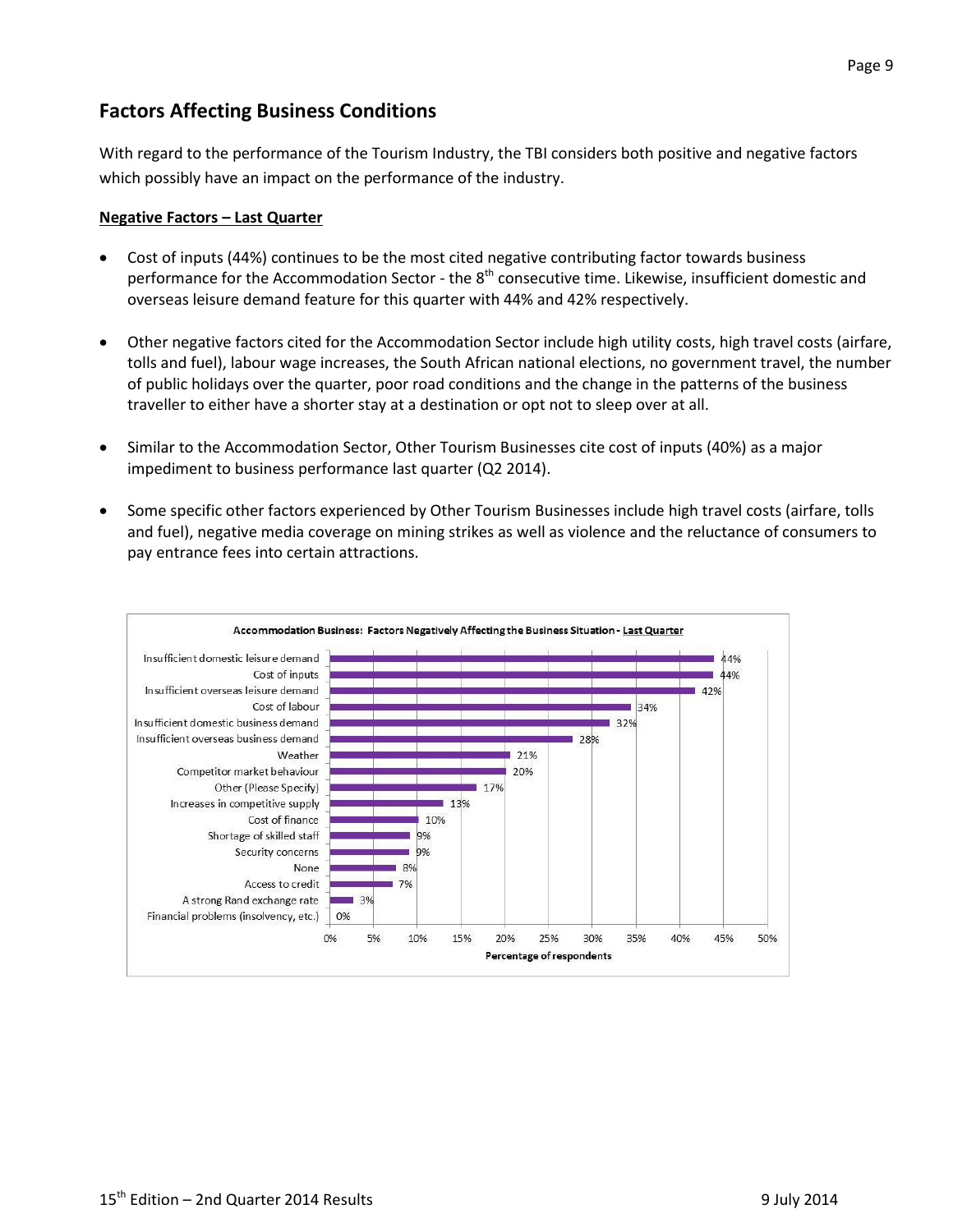

#### **Negative Factors – Next Quarter**

- Once again, cost of inputs continues to remain a significant negative contributing factor for next quarter with both the Accommodation Sector and Other Tourism Businesses with each of recording 42% of their respondents.
- In addition, the Accommodation Sector is citing insufficient domestic (50%) and overseas (41%) leisure demand as probable inhibitors affecting business performance for next quarter.

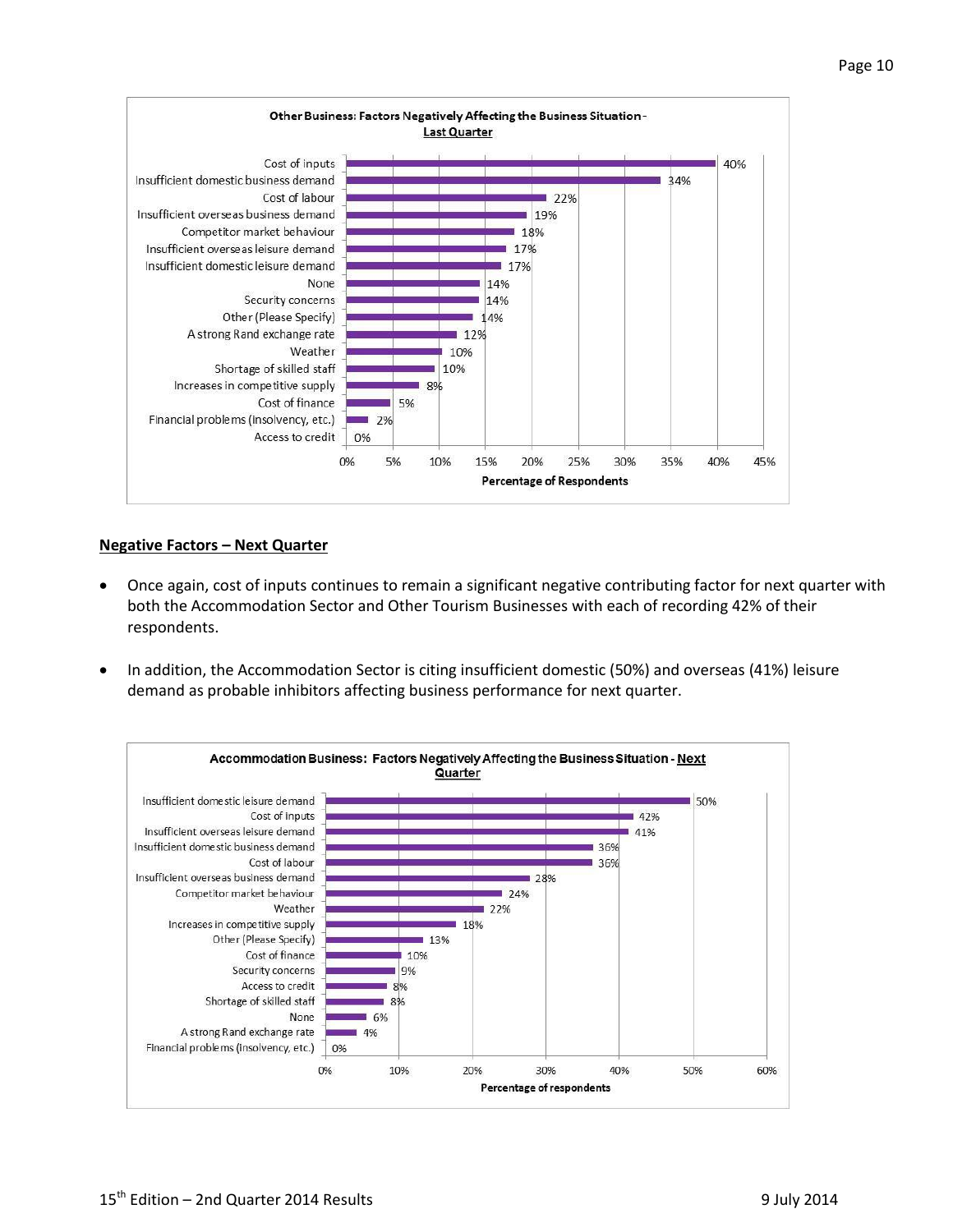

#### **Positive Factors – Last Quarter**

 Despite the weaker tourism demand last quarter for the majority of businesses, the weak rand featured strongly with almost half of the respondents citing it as a positive contributing factor at 44% (Accommodation Sector) and 47% (Other Tourism Businesses).



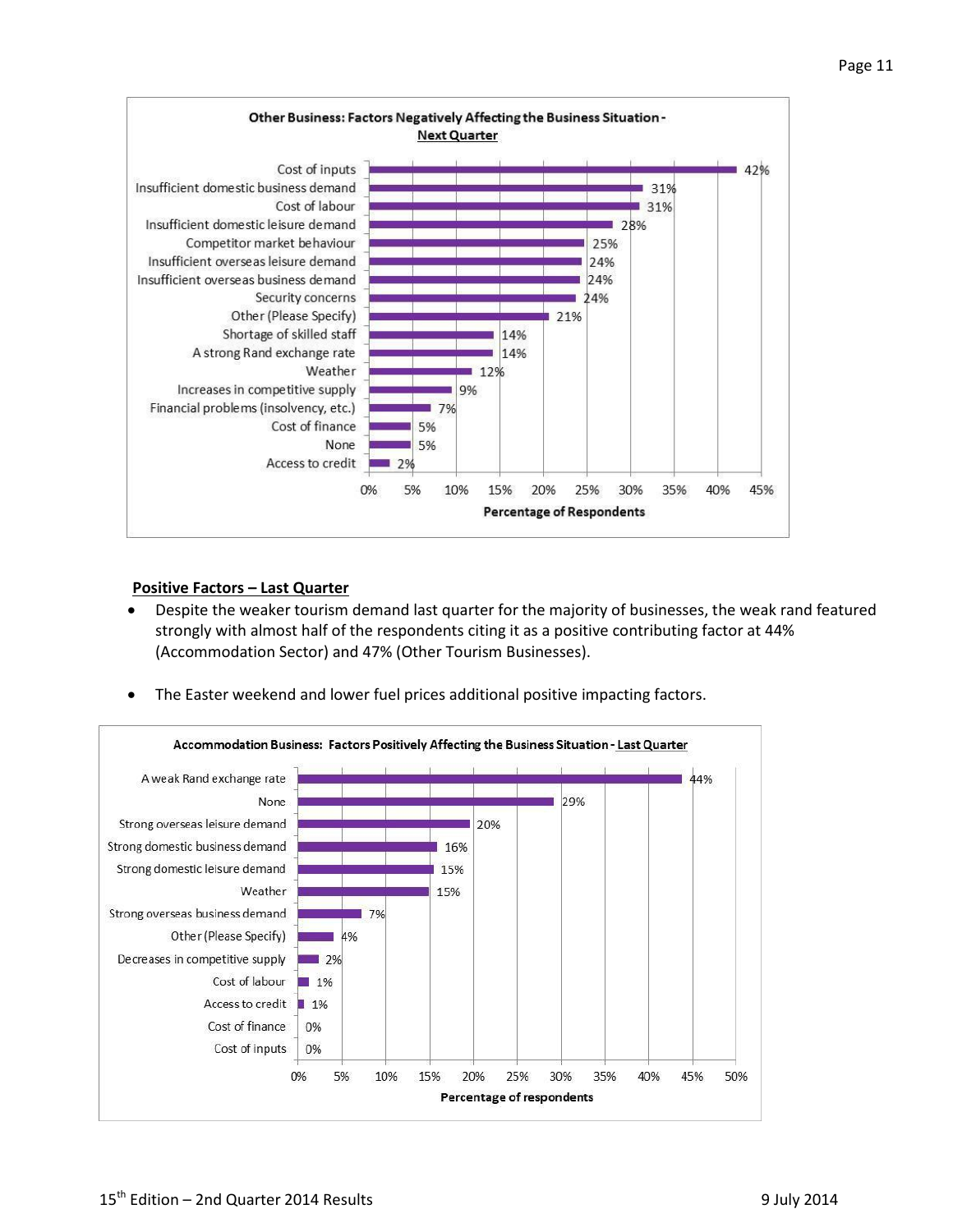

#### **Positive Factors – Next Quarter**

- The weak rand exchange rate is expected to continue to have a positive impact on most businesses in the Accommodation Sector (47%) and Other Tourism Businesses (54%) for the next quarter (Q3 2014). Other positive influences include exploring other advertising options, lower fuel prices, and hoped for improvement in South Africa's negative image.
- Accommodation Businesses and Other Tourism Businesses remain optimistic regarding all categories of tourism demand with particular expected strength in overseas leisure demand for the subsequent quarter.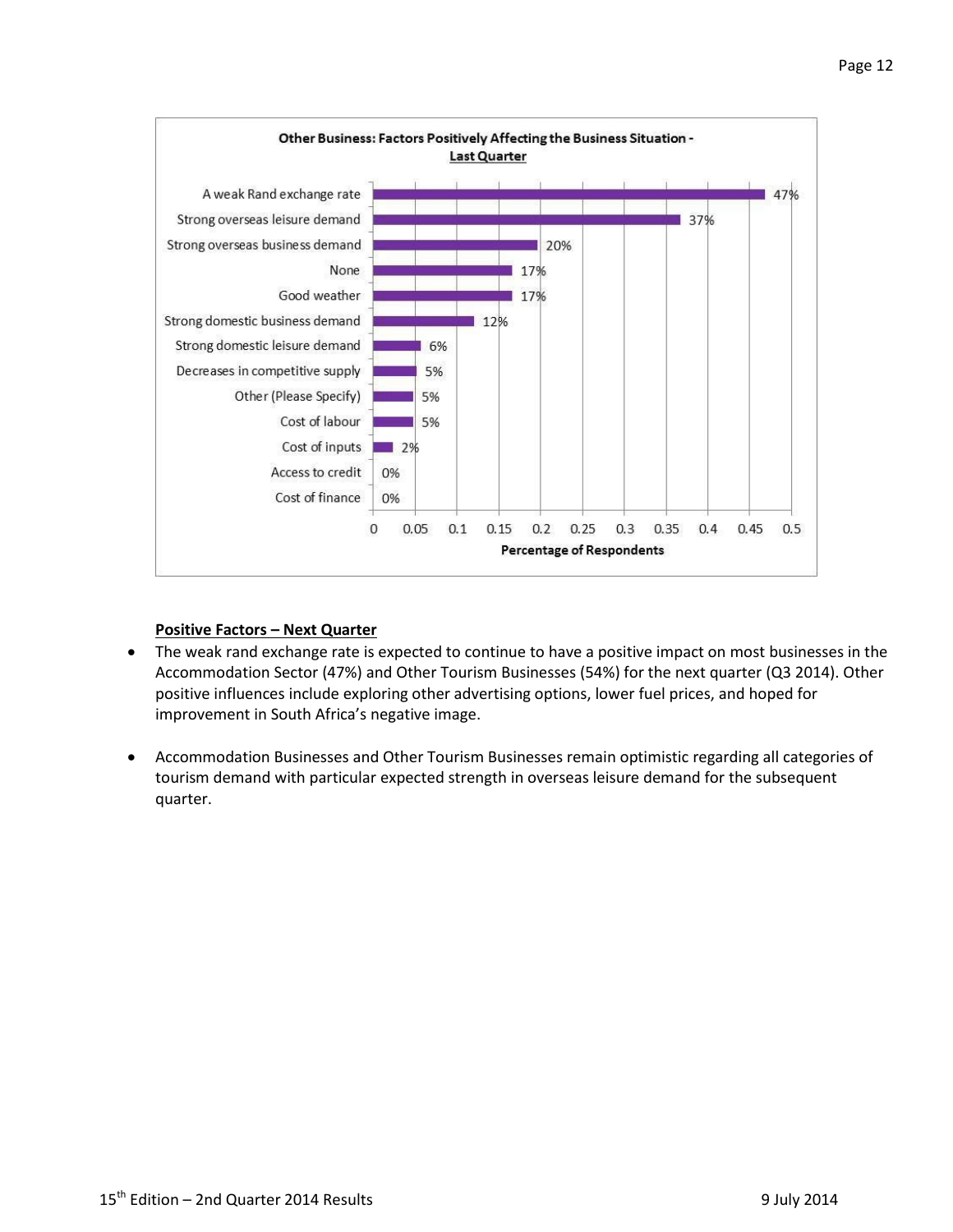

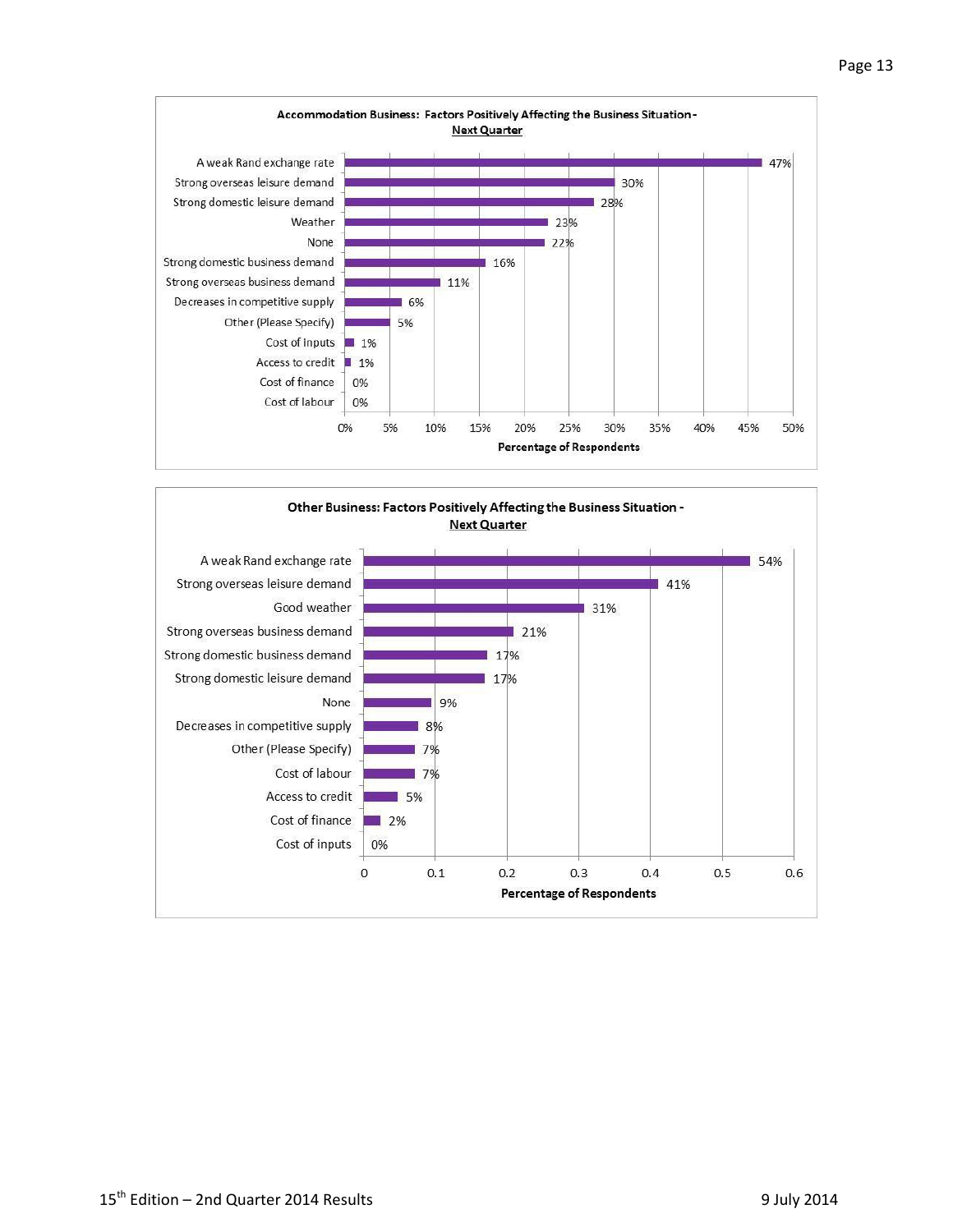# **General Business Indicators**

|      | <b>Quarter 1</b> | <b>Quarter 2</b> | <b>Quarter 3</b> | <b>Quarter 4</b> |
|------|------------------|------------------|------------------|------------------|
| 2010 |                  | 36               | 4.               | 44               |
| 2011 |                  | 48               | 39               | 38               |
| 2012 |                  |                  | 47               | 46               |
| 2013 |                  | 48               | 44               |                  |
| 2014 |                  |                  |                  |                  |

The Quarterly RMB/BER Business Confidence Index ("**RMB**/**BER**") is shown in the table below.

*Source: BER*

As 50 indicates neutral levels of confidence, the index has largely been in negative territory since 2010 with exceptions in the first quarters of 2011, 2012 and 2013.

According to the RMB/BER Index, business confidence continues to remain low recording 41 index points for both Q1 and Q2 2014.

The tourism business index and the RMB/ BER index somewhat tracked each other in 2011 and 2012, although tourism reached better than normal levels in late 2012 when the BER which only attained this in early 2013. Both indices slipped into negative territory in the second quarter of 2013. The TBI recorded a performance index of better than normal for 3 quarters from Q3 2013, while the BER remained below normal indicating that the Tourism Industry experienced better business conditions than the market place in general. Although the tourism industry has dipped below normal for Q2 2014, it is still ahead of general confidence levels according to the RMB/ BER index.

The RMB/BER is a business tendency survey based on OECD methodology as is the TBCSA TBI.

The SACCI Business Confidence Index ("**BCI**") is a composite indicator, as oppose to a tendency survey. The BCI is a market-related index that reflects not what business is saying, but what it is doing and experiencing. It is therefore not an opinion/perception-based index. Even though the BCI is not a tendency survey like the TBI, it is another regular and timeous indicator of economic activity to which the TBI can be compared.

The index is based on the average economic activity for 2005 being a base of 100. The index rose above 100 in 2006 reaching 119 at its highest level and stayed above 100 in the early part of 2007 and thereafter declined.